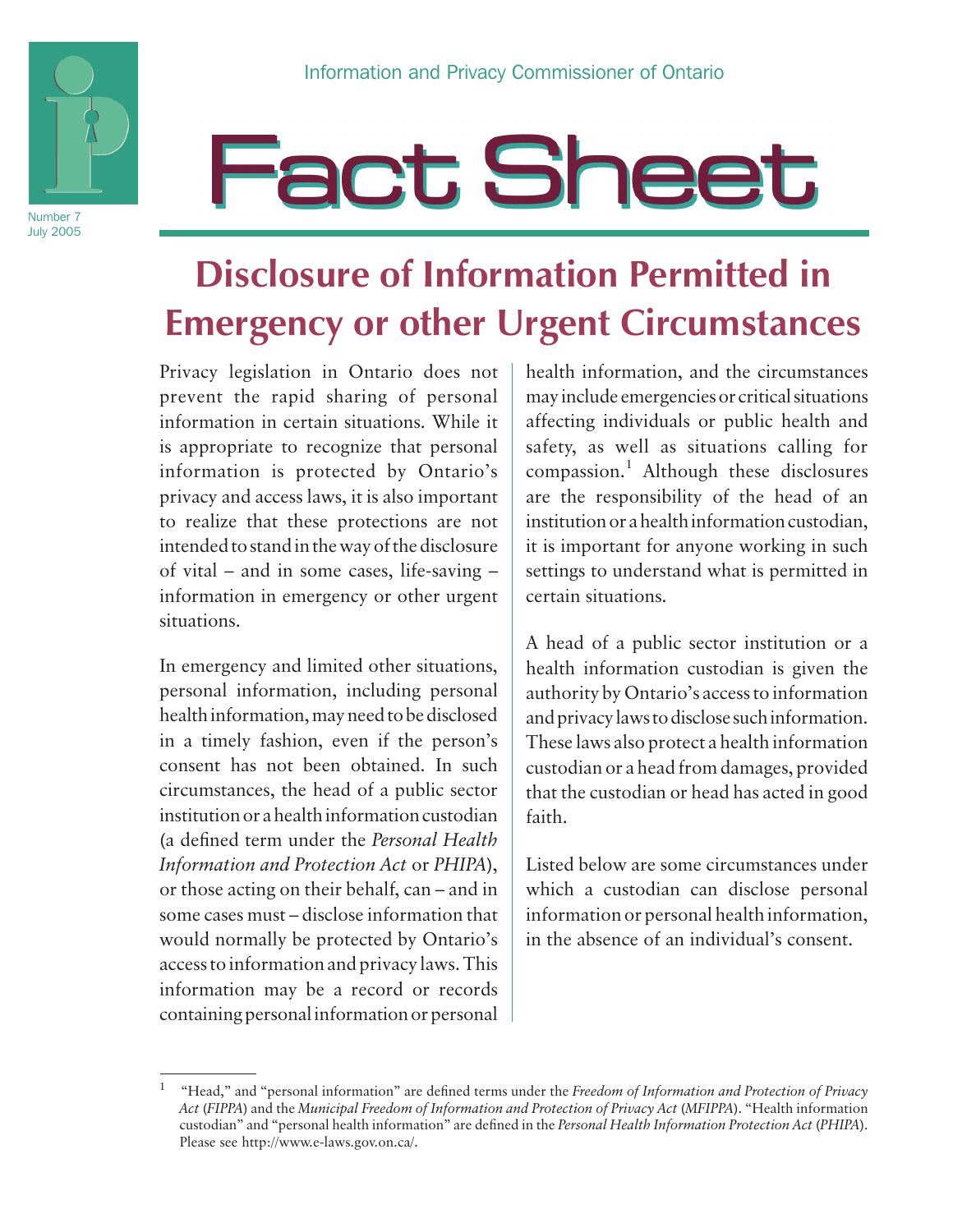

#### **1. Public Interest and Grave Hazards**

If there are reasonable and probable grounds to believe it is in the public interest to do so, and the record of information reveals a grave environmental, health or safety hazard to the public, heads of institutions are required by the *Freedom of Information and Protection of Privacy Act* (*FIPPA*) and the *Municipal Freedom of Information and Protection of Privacy Act* (*MFIPPA*) to disclose records to the public or to affected persons. This disclosure is required even if the information in the record relates to an individual and may affect his or her interests. $2, 3$ 

*Example: A fire department would be required to disclose information to help identify the source and location of a toxic discharge or emission if there were reasonable grounds to believe it would be in the public interest to do so and the information revealed a grave environmental, health or safety concern. The information might include the name of an individual, at whose business or home the discharge occurred.* 

#### **2. Health and Safety of an Individual/ Risk of Serious Harm to Person or Group**

When there are compelling circumstances affecting the health and safety of an individual, heads of institutions may disclose personal information to a person other than the individual to whom it relates. *FIPPA* and *MFIPPA* allow this discretionary disclosure. However, the head must provide the appropriate notice to the individual to whom the information relates.<sup>4</sup>

Similarly, if a health information custodian believes on reasonable grounds that it is necessary, in order to eliminate or reduce a significant risk of serious bodily harm to a person or group of persons, to disclose personal health information without consent, the disclosure may be made. Such circumstances would even override an individual's prior express instructions not to disclose the relevant personal health information.<sup>5</sup>

*Example: A health care practitioner at a university health centre or a college academic advisor would be permitted to disclose personal health information to a client's family or physician if there were reasonable grounds to believe it was necessary to do so to reduce the risk of suicide.*

#### **3. Disclosures to Public Health Authorities**

When a health information custodian has a legal duty to disclose personal health information, *PHIPA* facilitates the fulfilment of that duty. *PHIPA* recognizes as lawfully required

<sup>2</sup> Both FIPPA and MFIPPA require that before disclosing the record, the head must give notice, if it is practicable to do so, to any person to whom the information in the record relates. The person may then respond and argue against disclosure. In an emergency, however, it may not be practicable to provide notice in advance of the disclosure.

<sup>3</sup> Please see section 11 of FIPPA and section 5 of MFIPPA.

<sup>4</sup> Please see sections 21(1)(b) and 42(h) of FIPPA and sections 14(b) and 32(h) of MFIPPA.

<sup>5</sup> Please see section 40(1) of PHIPA.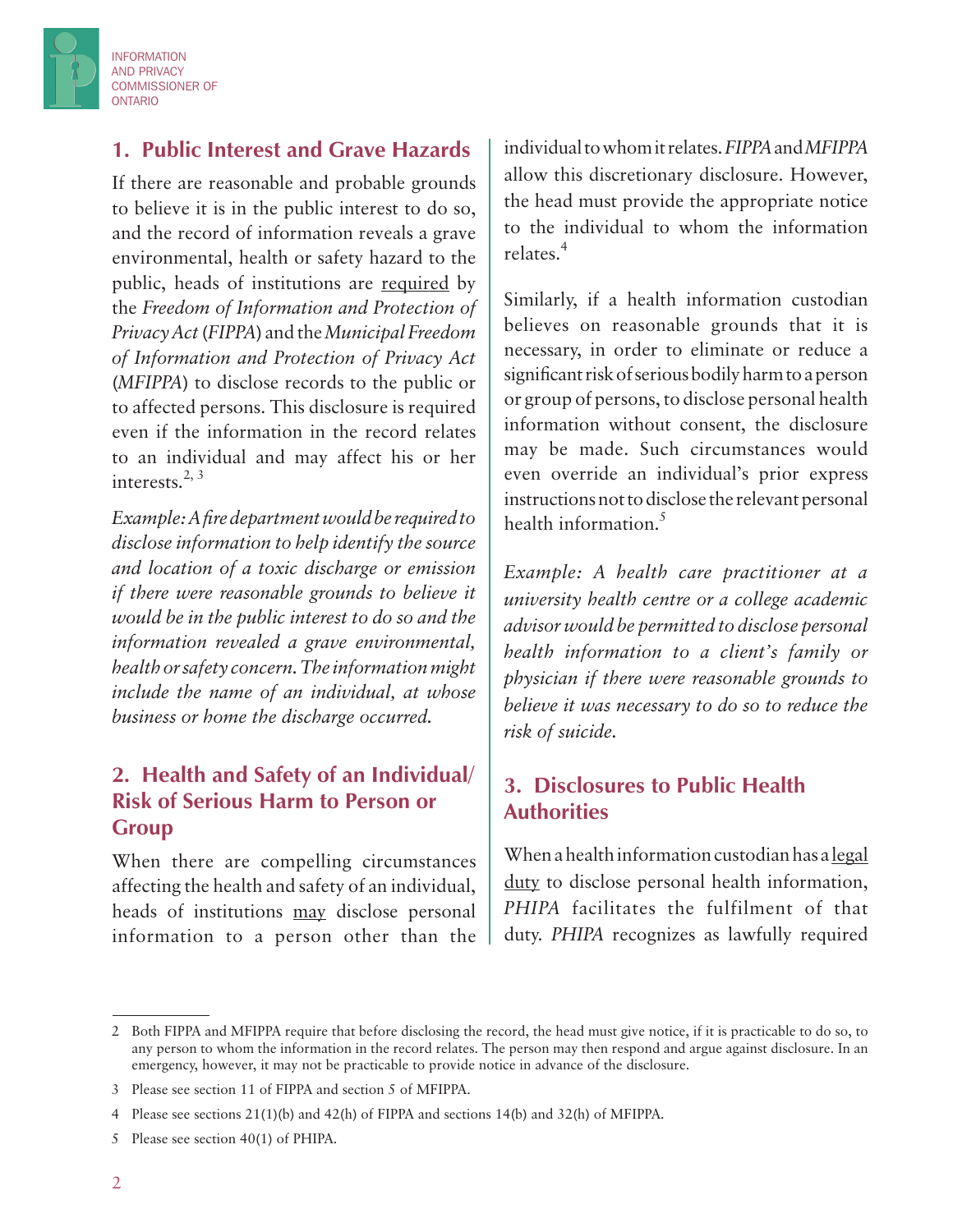

disclosures<sup>6</sup>, the requirements listed in the *Health Protection and Promotion Act*<sup>7</sup> (*HPPA*) for certain custodians to report diseases defined as reportable, communicable or virulent, to the Medical Officer of Health.

*PHIPA* also provides that a health information custodian may disclose personal health information without a patient's consent to the Chief Medical Officer of Health or to a local medical officer of health $8$ , in order to comply with the purpose of the *HPPA*<sup>9</sup>. That purpose includes preventing the spread of disease, and promoting and protecting the health of the people of Ontario. An example of such a disclosure might be a report of an outbreak in a hospital of a suspicious condition that is not identified as one of the reportable, communicable or virulent diseases, but which the health information custodian feels could be dangerous.

#### **4. Compassionate Circumstances**

In situations calling for compassion, when there is a need to notify the spouse, close relative $10$  or a friend about an individual who is injured, ill or deceased, institutions may disclose personal information or personal health information without consent in order to facilitate this contact. *FIPPA* and *MFIPPA* allow this discretionary disclosure.<sup>11</sup>

*Example: A municipal worker could contact a family member of an employee to advise that the employee had collapsed and was taken to hospital.*

*PHIPA* allows a health information custodian to disclose personal health information without consent in order to contact a relative, friend or potential substitute decision-maker if an individual is injured, incapacitated or ill and unable to consent. Similarly, a health information custodian may also disclose personal health information about a person who is deceased for the purpose of informing any person who it is reasonable to inform that the individual is deceased and the circumstances of his or her death. A health information custodian may also disclose personal health information about a deceased person or a person suspected to be deceased (cause of death, or identifying information, for example) to his or her spouse, partner, sibling or child if it is reasonably required to enable these persons to make decisions about their own health care or about the health care of their children. *PHIPA* allows a health information custodian to disclose personal health information without consent about a deceased individual or one who is suspected of being deceased for the purpose of identifying the individual.

<sup>6</sup> Please see sections 6(3) and 43(1)(h) of PHIPA.

<sup>7</sup> Please see, for example, sections 25-30 of HPPA.

<sup>8</sup> Or a similar public health authority in another jurisdiction if the disclosure is made for a purpose substantially similar to a Health Protection and Promotion Act purpose. See Section 39 (2) of PHIPA.

<sup>9</sup> Please see section 2 of HPPA.

<sup>10</sup> "Spouse" and "close relative" are defined terms under FIPPA and MFIPPA.

<sup>11</sup> Please see section 42(i) of FIPPA and 32(i) of MFIPPA.